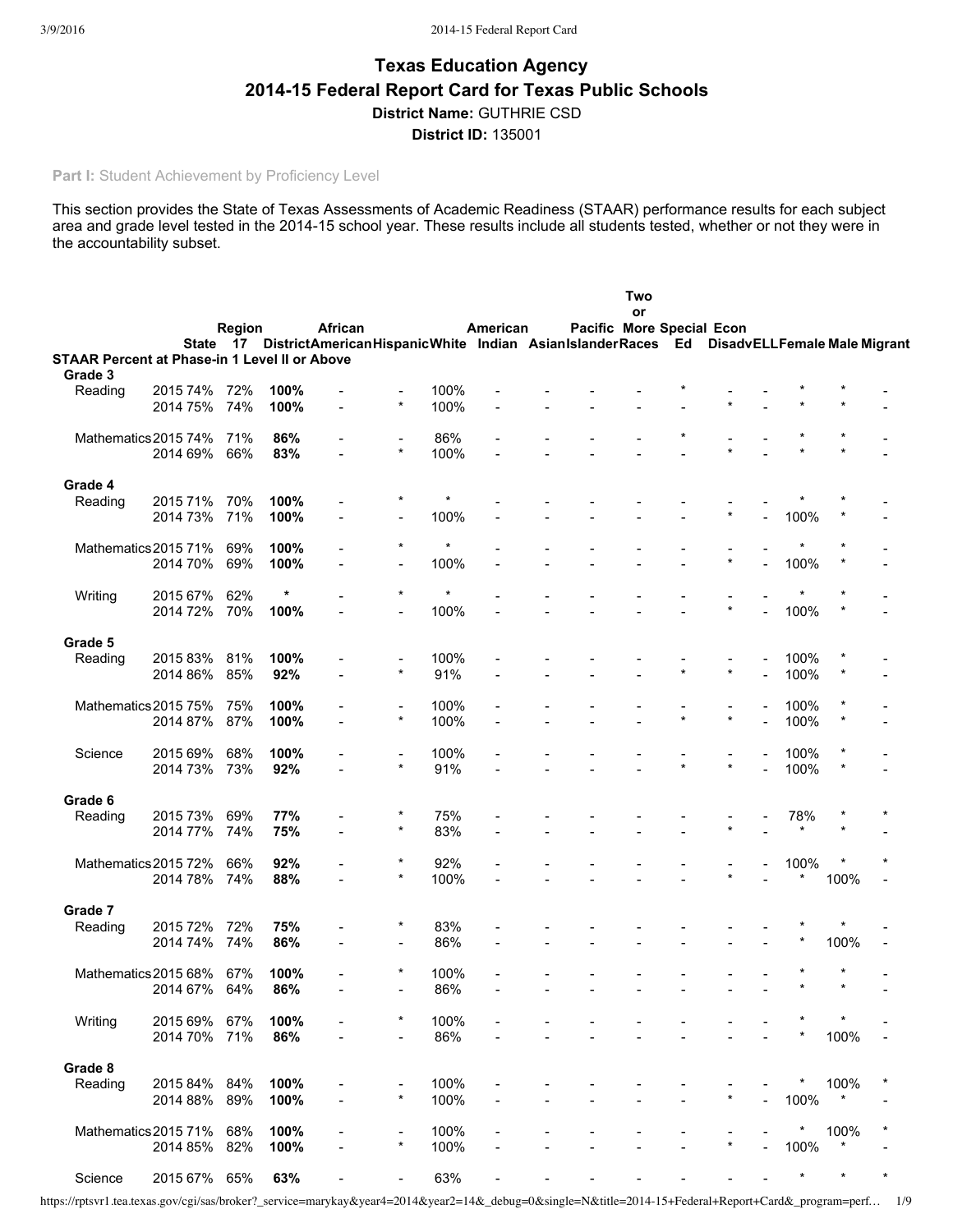| 3/9/2016                                        |                      |            |              |                          |                          |              | 2014-15 Federal Report Card |                |            |                |                |             |                   |                |
|-------------------------------------------------|----------------------|------------|--------------|--------------------------|--------------------------|--------------|-----------------------------|----------------|------------|----------------|----------------|-------------|-------------------|----------------|
|                                                 | 2014 70%             | 67%        | 78%          |                          |                          | 75%          |                             |                |            |                |                |             |                   |                |
| Social                                          |                      |            |              |                          |                          |              |                             |                |            |                |                |             |                   |                |
| <b>Studies</b>                                  | 2015 61%             | 57%        | 75%          |                          |                          | 75%          |                             |                |            |                |                |             | 83%               |                |
|                                                 | 2014 61%             | 60%        | 67%          |                          | $\star$                  | 63%          |                             |                |            |                |                |             |                   |                |
| <b>End of Course</b>                            |                      |            |              |                          |                          |              |                             |                |            |                |                |             |                   |                |
| English I                                       | 2015 66%             | 67%        | 100%         |                          | $\star$                  | 100%         |                             |                |            |                |                |             | 100% 100%         |                |
|                                                 | 2014 65%             | 64%        | 75%          |                          | $\blacksquare$           | 75%          |                             |                |            |                |                |             | $\star$           |                |
| English II                                      | 2015 69%             | 68%        | 92%          |                          | $\star$                  | 90%          |                             |                |            |                |                | 100%        | 86%               |                |
|                                                 | 2014 68%             | 68%        | 90%          |                          | $\star$                  | 100%         |                             |                | $\star$    | $\star$        |                | *           | 89%               |                |
|                                                 |                      |            |              |                          | *                        |              |                             |                |            |                |                |             | $\ast$            |                |
| Algebra I                                       | 2015 77%<br>2014 79% | 74%<br>76% | 100%<br>100% | $\blacksquare$           | $\overline{\phantom{a}}$ | 100%<br>100% |                             |                |            | $\overline{a}$ |                | 100%        | 100% 100%         | $\blacksquare$ |
|                                                 |                      |            |              |                          |                          |              |                             |                |            |                |                |             |                   |                |
| Biology                                         | 2015 88%             | 86%        | 100%         |                          | $\star$                  | 100%         |                             |                |            |                |                | 100%        | $\ast$<br>$\star$ |                |
|                                                 | 2014 88%             | 87%        | 100%         |                          |                          | 100%         |                             |                |            | $\blacksquare$ |                | 100%        |                   |                |
| U.S. History 2015 88%                           |                      | 86%        | 100%         |                          | $\star$                  | 100%         |                             |                |            |                |                | $^\star$    | 100%              |                |
|                                                 | 2014 92%             | 91%        | 100%         |                          | $\star$                  | 100%         |                             |                | $\star$    | $\star$        |                | $\star$     | 100%              |                |
| <b>All Grades</b>                               |                      |            |              |                          |                          |              |                             |                |            |                |                |             |                   |                |
| All Subjects 2015 73%                           |                      | 71%        | 93%          |                          | 95%                      | 92%          |                             |                |            |                |                | 93%         | 92%               |                |
|                                                 | 2014 75%             | 74%        | 91%          | $\overline{\phantom{a}}$ | 80%                      | 93%          |                             |                | 100%       | 98%            |                | 91%         | 92%               |                |
| Reading                                         | 2015 74%             | 72%        | 92%          | $\overline{\phantom{a}}$ | 86%                      | 92%          |                             |                | $\ast$     |                |                | 92%         | 91%               | $\star$        |
|                                                 | 2014 75%             | 74%        | 90%          | $\blacksquare$           | 78%                      | 92%          |                             |                | $\star$    | 94%            |                | 91%         | 89%               |                |
|                                                 |                      |            |              |                          |                          |              |                             |                | *          |                |                |             |                   |                |
| Mathematics 2015 73%                            | 2014 76%             | 70%<br>74% | 97%<br>95%   | $\blacksquare$           | 100%<br>*                | 96%<br>98%   |                             |                | $\star$    | 100%           | $\blacksquare$ | 100%<br>94% | 93%<br>97%        |                |
|                                                 |                      |            |              |                          |                          |              |                             |                |            |                |                |             |                   |                |
| Writing                                         | 2015 68%             | 64%        | 92%          |                          | $^\star$                 | 90%          |                             |                |            | $\star$        |                | 86%         | 100%              |                |
|                                                 | 2014 71%             | 70%        | 94%          |                          | $\overline{a}$           | 94%          |                             |                |            |                |                | 86%         | 100%              |                |
| Science                                         | 2015 75%             | 73%        | 88%          |                          | $^\star$                 | 88%          |                             |                |            |                |                | 92%         | 86%               |                |
|                                                 | 2014 77%             | 76%        | 90%          |                          | $\star$                  | 89%          |                             | L.             | $\star$    | 100%           | $\sim$         | 94%         | 83%               |                |
| Social                                          |                      |            |              |                          |                          |              |                             |                |            |                |                |             |                   |                |
| <b>Studies</b>                                  | 2015 74%             | 73%        | 89%          |                          |                          | 86%          |                             |                |            |                |                |             | 93%               |                |
|                                                 | 2014 75% 75%         |            | 85%          |                          |                          | 81%          |                             |                | $\star$    | 100%           |                | 75%         | 92%               |                |
| <b>STAAR Percent at Final Level II or Above</b> |                      |            |              |                          |                          |              |                             |                |            |                |                |             |                   |                |
| <b>All Grades</b>                               |                      |            |              |                          |                          |              |                             |                |            |                |                |             |                   |                |
| All Subjects 2015 38%                           |                      | 35%        | 53%          |                          | 55%                      | 52%          |                             |                | $\ast$     |                | $^\star$       | 59%         | 47%               |                |
|                                                 | 2014 39%             | 36%        | 49%          | $\blacksquare$           | 55%                      | 48%          |                             |                | 60%        | 63%            |                | 51%         | 47%               |                |
| Reading                                         | 2015 40%             | 37%        | 52%          | $\blacksquare$           | 43%                      | 52%          |                             |                | $\star$    | $\blacksquare$ |                | 61%         | 43%               |                |
|                                                 | 2014 42%             | 39%        | 55%          | $\overline{\phantom{a}}$ | 56%                      | 55%          |                             |                | $\star$    | 69%            | $\mathbf{r}$   | 63%         | 49%               |                |
| Mathematics 2015 36%                            |                      | 32%        | 54%          | ÷,                       | 60%                      | 53%          |                             |                |            |                |                | 63%         | 44%               | $\star$        |
|                                                 | 2014 37%             | 33%        | 49%          |                          | $^\star$                 | 48%          |                             |                | $\star$    | 69%            |                | 52%         | 47%               |                |
|                                                 |                      |            |              |                          | $^{\star}$               |              |                             |                |            |                |                |             |                   |                |
| Writing                                         | 2015 31%<br>2014 34% | 27%<br>32% | 46%<br>44%   | $\blacksquare$           | $\overline{\phantom{a}}$ | 60%<br>44%   |                             |                |            | $\star$        | $\blacksquare$ | 43%<br>57%  | 50%<br>33%        |                |
|                                                 |                      |            |              |                          |                          |              |                             |                |            |                |                |             |                   |                |
| Science                                         | 2015 40%             | 36%        | 46%          |                          | $\star$<br>$\star$       | 42%          |                             |                | $\star$    |                |                | 58%         | 36%               |                |
|                                                 | 2014 40%             | 36%        | 47%          |                          |                          | 46%          |                             |                |            | 67%            |                | 44%         | 50%               |                |
| Social                                          |                      |            |              |                          |                          |              |                             |                |            |                |                |             |                   |                |
| <b>Studies</b>                                  | 2015 41%             | 38%        | 67%          |                          | $\star$                  | 57%          |                             |                | $\star$    |                | $\star$        | *           | 73%               |                |
|                                                 | 2014 38%             | 36%        | 35%          |                          |                          | 31%          |                             |                |            | 33%            |                | 13%         | 50%               |                |
| <b>STAAR Percent at Level III Advanced</b>      |                      |            |              |                          |                          |              |                             |                |            |                |                |             |                   |                |
| <b>All Grades</b>                               |                      |            |              |                          |                          |              |                             |                |            |                |                |             |                   |                |
| All Subjects 2015 14%                           | 2014 14%             | 12%<br>12% | 15%<br>13%   | $\overline{\phantom{a}}$ | 5%<br>20%                | 16%<br>13%   |                             | $\overline{a}$ | 20%        | 23%            |                | 21%<br>10%  | 10%<br>16%        |                |
|                                                 |                      |            |              |                          |                          |              |                             |                |            |                |                |             |                   |                |
| Reading                                         | 2015 15%             | 14%        | 19%          | $\overline{\phantom{a}}$ | 0%                       | 22%          |                             |                | $\ast$     |                |                | 18%         | 20%               |                |
|                                                 | 2014 14%             | 13%        | 17%          | $\blacksquare$           | 22%                      | 17%          |                             | $\overline{a}$ | $^{\star}$ | 25%            |                | 9%          | 24%               |                |
| Mathematics 2015 14% 12%                        |                      |            | 17%          | $\blacksquare$           | 20%                      | 15%          |                             |                | $\star$    |                |                | 25%         | 7%                |                |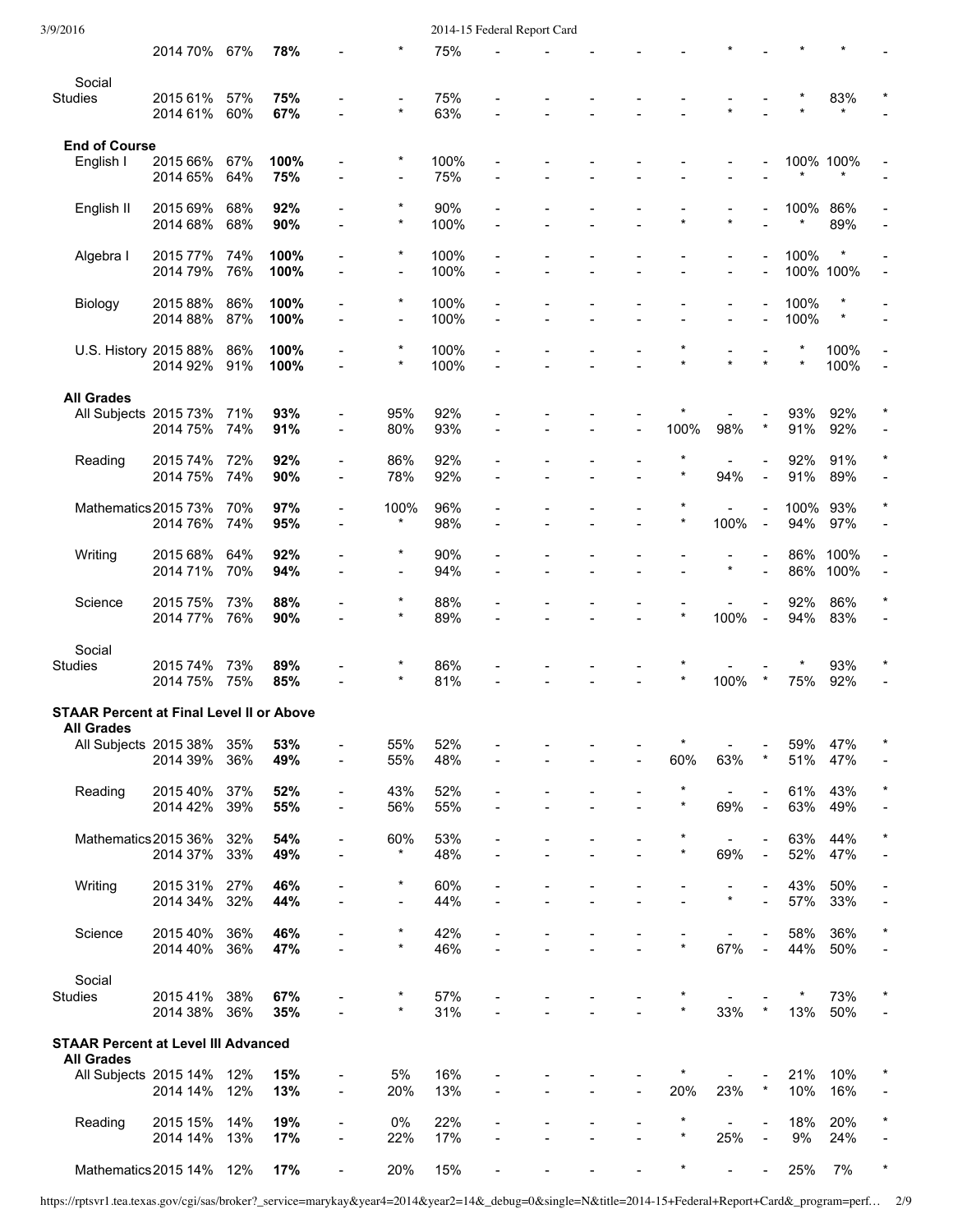| 3/9/2016              |                                         |              |            |                |              |                            |                  | 2014-15 Federal Report Card |                          |                |        |              |         |                |                |              |              |         |
|-----------------------|-----------------------------------------|--------------|------------|----------------|--------------|----------------------------|------------------|-----------------------------|--------------------------|----------------|--------|--------------|---------|----------------|----------------|--------------|--------------|---------|
|                       | 2014 15%                                | 13%          | 20%        |                |              | $\ast$                     | 18%              |                             |                          |                |        |              | *       | 31%            | $\blacksquare$ | 19%          | 20%          |         |
| Writing               | 2015 8%                                 | 7%           | 15%        | $\overline{a}$ |              | $^\star$                   | 20%              | $\blacksquare$              |                          |                |        |              |         |                |                | 29%          | $0\%$        |         |
|                       | 2014 6%                                 | 5%           | 0%         |                |              | $\blacksquare$             | 0%               |                             |                          |                |        |              |         | $\star$        |                | 0%           | 0%           |         |
| Science               | 2015 14%                                | 11%          | 12%        |                |              | $\ast$                     | 13%              |                             |                          |                |        |              |         |                |                | 17%          | 7%           | $\star$ |
|                       | 2014 13%                                | 11%          | 3%         |                |              | $\star$                    | 4%               |                             |                          |                |        |              | $\star$ | 17%            | $\sim$         | 6%           | 0%           |         |
| Social                |                                         |              |            |                |              | $^\star$                   |                  |                             |                          |                |        |              |         |                |                |              |              |         |
| <b>Studies</b>        | 2015 18%<br>2014 15%                    | 16%<br>12%   | 0%<br>5%   |                |              | $\star$                    | 0%<br>6%         |                             |                          |                |        |              | $\star$ | 17%            | $\star$        | 0%           | 0%<br>8%     |         |
|                       |                                         |              |            |                |              |                            |                  |                             |                          |                |        |              |         |                |                |              |              |         |
|                       | <b>STAAR Participation (All Grades)</b> |              |            |                |              |                            |                  |                             |                          |                |        |              |         |                |                |              |              |         |
| <b>All Tests</b>      |                                         | 2015<br>2014 | 99%<br>99% | 99%<br>99%     | 99%<br>100%  | $\blacksquare$<br>$\equiv$ | 95%<br>100%      | 100%<br>100%                |                          | $\blacksquare$ | $\sim$ | 100%<br>100% | 100%    | 0%<br>$\star$  |                | 100%<br>100% | 99%<br>100%  | 100%    |
| Reading               |                                         | 2015         | 99%        | 99%            | 99%          | $\blacksquare$             | 88%              | 100%                        |                          |                |        | 100%         |         | 0%             |                | 100%         | 97%          | 100%    |
|                       |                                         | 2014         | 99%        | 99%            | 100%         | $\blacksquare$             | 100%             | 100%                        | $\overline{\phantom{a}}$ |                |        | $\star$      | 100%    | $\star$        |                | 100%         | 100%         |         |
| <b>Mathematics</b>    |                                         | 2015         | 99%        | 100%           | 100%         | $\blacksquare$             | 100%             | 100%                        |                          |                |        | 100%         |         |                |                | 100%         | 100%         | 100%    |
|                       |                                         | 2014         | 99%        | 100%           | 100%         | $\equiv$                   | 100%             | 100%                        | $\blacksquare$           |                |        | $\star$      | 100%    | $\blacksquare$ |                | 100%         | 100%         |         |
| Writing               |                                         | 2015         | 99%        | 100%           | 100%         | $\blacksquare$             | 100%             | 100%                        |                          |                |        |              | $\star$ |                |                | 100%         | 100%         |         |
|                       |                                         | 2014         | 99%        | 100%           | 100%         | $\blacksquare$             |                  | 100%                        |                          |                |        |              |         |                |                | 100%         | 100%         |         |
| Science               |                                         | 2015         | 99%        | 99%            | 100%         | $\blacksquare$             | 100%<br>$^\star$ | 100%                        |                          |                |        | $\star$      |         |                |                | 100%         | 100%         | 100%    |
|                       |                                         | 2014         | 99%        | 99%            | 100%         | $\blacksquare$             |                  | 100%                        | $\overline{a}$           |                |        |              | 100%    | $\blacksquare$ |                | 100%         | 100%         |         |
| <b>Social Studies</b> |                                         | 2015<br>2014 | 99%<br>99% | 99%<br>100%    | 100%<br>100% | $\blacksquare$             | 100%<br>*        | 100%<br>100%                |                          |                |        | 100%         | 100%    | $\star$        |                | 100%<br>100% | 100%<br>100% | 100%    |
|                       |                                         |              |            |                |              | $\blacksquare$             |                  |                             |                          |                |        |              |         |                |                |              |              |         |

# **STAAR Participation Results by Assessment Type for Students Served in Special Education Settings (All Grades)**

| <b>Reading Tests</b>     |      |     |     |         |  |         |  |  |         |  |  |  |
|--------------------------|------|-----|-----|---------|--|---------|--|--|---------|--|--|--|
| % of Participants        | 2015 | 98% | 99% | $\ast$  |  |         |  |  |         |  |  |  |
| % STAAR/EOC With No      |      |     |     |         |  |         |  |  |         |  |  |  |
| Accommodations           | 2015 | 17% | 12% | $\ast$  |  |         |  |  |         |  |  |  |
| % STAAR/EOC With         |      |     |     |         |  |         |  |  |         |  |  |  |
| Accommodations           | 2015 | 71% | 77% | *       |  |         |  |  |         |  |  |  |
| % STAAR Alternate2       | 2015 | 10% | 10% | *       |  |         |  |  |         |  |  |  |
| % of Non-Participants    | 2015 | 2%  | 1%  | $\ast$  |  |         |  |  |         |  |  |  |
| <b>Mathematics Tests</b> |      |     |     |         |  |         |  |  |         |  |  |  |
| % of Participants        | 2015 | 99% | 99% | *       |  |         |  |  |         |  |  |  |
| % STAAR/EOC With No      |      |     |     |         |  |         |  |  |         |  |  |  |
| Accommodations           | 2015 | 13% | 9%  | $\star$ |  |         |  |  |         |  |  |  |
| % STAAR/EOC With         |      |     |     |         |  |         |  |  |         |  |  |  |
| Accommodations           | 2015 | 74% | 78% | *       |  |         |  |  |         |  |  |  |
| % STAAR Alternate2       | 2015 | 11% | 11% | *       |  | $\star$ |  |  | $\star$ |  |  |  |
| % of Non-Participants    | 2015 | 1%  | 1%  | *       |  |         |  |  |         |  |  |  |

'?' Indicates that the data for this item were statistically improbable, or were reported outside a reasonable range.

'\*' Indicates results are masked due to small numbers to protect student confidentiality.

'' Indicates zero observations reported for this group.

'n/a' Indicates data reporting is not applicable for this group.

## **Part II:** Student Achievement and State Academic Annual Measureable Objectives (AMOs)

This section provides the STAAR performance results for each subject area tested in the 2014-15 school year. These results only include tested students who were in the accountability subset. This section also includes four-year and five-year graduation rates and participation rates on STAAR for reading and mathematics.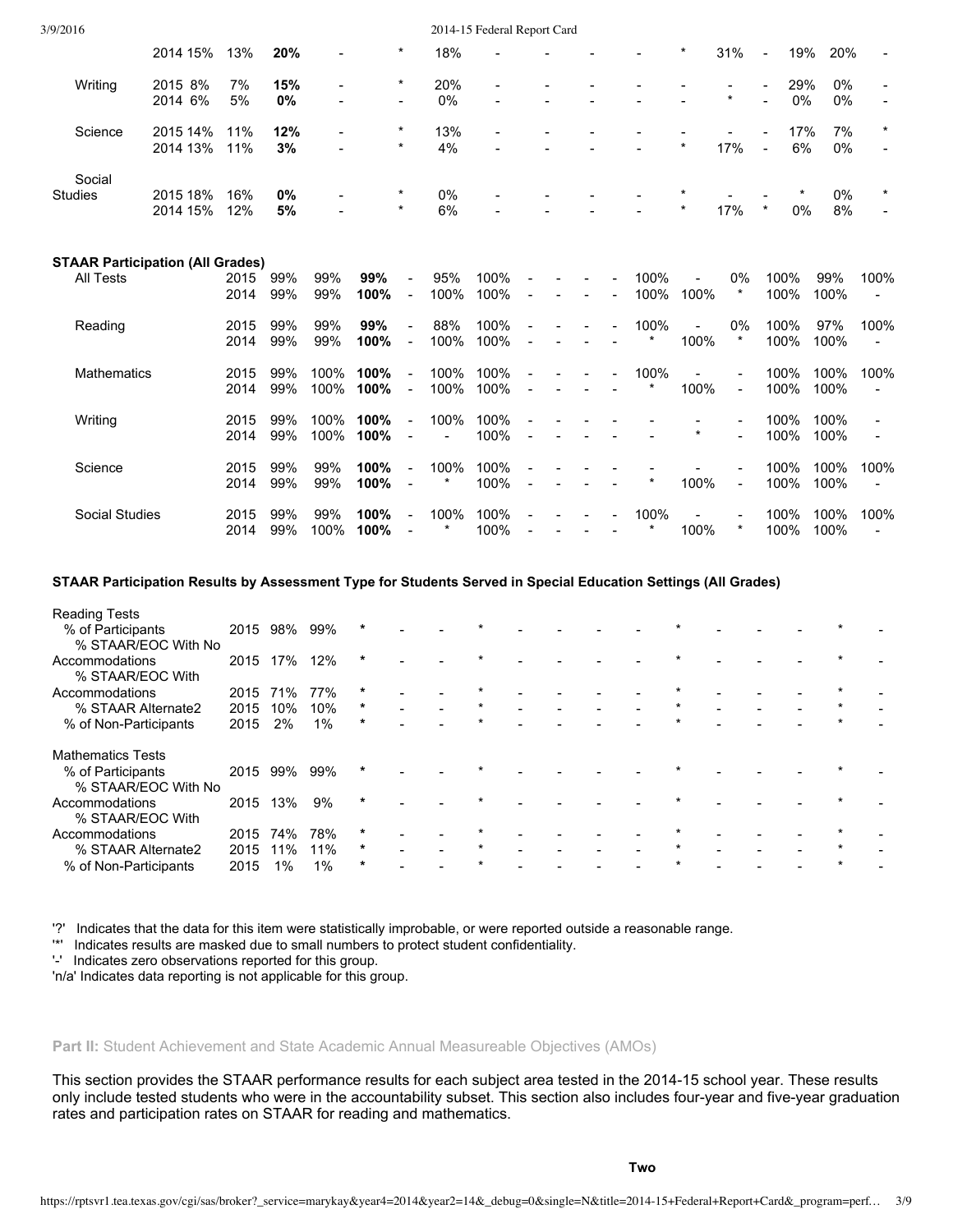3/9/2016 2014-15 Federal Report Card

|                                                             |              |                                                     |     |       |                    |       |                                                | or   |      |     | <b>ELL</b>                             |     |
|-------------------------------------------------------------|--------------|-----------------------------------------------------|-----|-------|--------------------|-------|------------------------------------------------|------|------|-----|----------------------------------------|-----|
|                                                             | All          | <b>African</b><br><b>Students American Hispanic</b> |     | White | American<br>Indian | Asian | <b>Pacific</b><br><b>Islander Races Disady</b> | More | Econ | Ed  | Special (Current &<br>Monitored) ELL + |     |
| <b>Performance Status ±</b>                                 |              |                                                     |     |       |                    |       |                                                |      |      |     |                                        |     |
| Target                                                      | 83%          | 83%                                                 | 83% | 83%   |                    |       |                                                |      | 83%  | 83% | 83%                                    |     |
| Reading                                                     | $\checkmark$ |                                                     |     | Y     | n/a                | n/a   | n/a                                            | n/a  |      |     |                                        | n/a |
| Mathematics                                                 | Υ            |                                                     |     | Υ     | n/a                | n/a   | n/a                                            | n/a  |      |     |                                        | n/a |
| <b>Participation Status ‡</b>                               |              |                                                     |     |       |                    |       |                                                |      |      |     |                                        |     |
| Target                                                      | 95%          | 95%                                                 | 95% | 95%   |                    |       |                                                |      | 95%  | 95% |                                        | 95% |
| Reading                                                     | $\checkmark$ |                                                     |     | Υ     | n/a                | n/a   | n/a                                            | n/a  |      |     | n/a                                    |     |
| Mathematics                                                 | $\checkmark$ |                                                     |     | Υ     | n/a                | n/a   | n/a                                            | n/a  |      |     | n/a                                    |     |
| <b>Federal Graduation Status (Target: See Reason Codes)</b> |              |                                                     |     |       |                    |       |                                                |      |      |     |                                        |     |
| <b>Graduation Target</b>                                    |              |                                                     |     |       | n/a                | n/a   | n/a                                            | n/a  |      |     | n/a                                    |     |
| Met                                                         |              |                                                     |     |       |                    |       |                                                |      |      |     |                                        |     |
| Reason Code ***                                             |              |                                                     |     |       | n/a                | n/a   | n/a                                            | n/a  |      |     | n/a                                    |     |
|                                                             |              |                                                     |     |       |                    |       |                                                |      |      |     |                                        |     |

# **District: Met Federal Limits on Alternative Assessments**

| Reading                  |   |
|--------------------------|---|
| Alternate 1%             |   |
| <b>Number Proficient</b> |   |
| <b>Total Federal Cap</b> |   |
| I imit                   |   |
| <b>Mathematics</b>       |   |
| Alternate 1%             |   |
| <b>Number Proficient</b> | ÷ |
| <b>Total Federal Cap</b> |   |
| Limit                    |   |
|                          |   |

'#' Results for grade 3-8 mathematics, STAAR A and STAAR Alternate 2 are included in 2015 Federal System Safeguards.

'+' Participation uses ELL (Current) rate, Graduation uses ELL (Ever HS) rate

'\*\*\*' Federal Graduation Rate Reason Codes:

a = Graduation Rate Goal of 90%

b = Four-year Graduation Rate Target of 83%

c = Safe Harbor Target of a 10% decrease in difference from the prior year rate and the goal

d = Five-year Graduation Rate Target of 88%

Blank cells above represent student group indicators that do not meet the minimum size criteria.

'n/a' Indicates data are not applicable to this report.

|                            |     |                                         |                |       |          |                             | Two |    |                                      |            |     |
|----------------------------|-----|-----------------------------------------|----------------|-------|----------|-----------------------------|-----|----|--------------------------------------|------------|-----|
|                            |     |                                         |                |       |          |                             | or  |    | <b>ELL</b>                           |            |     |
|                            | All | <b>African</b>                          |                |       | American |                             |     |    | Pacific More Econ Special (Current & | <b>ELL</b> |     |
| <b>Performance Rates ‡</b> |     | <b>Students American Hispanic White</b> |                |       | Indian   | Asian Islander Races Disadv |     | Ed | <b>Monitored) (Current)</b>          |            |     |
| Reading                    |     |                                         |                |       |          |                             |     |    |                                      |            |     |
| # at Phase-in              | 62  |                                         | 6              | 55    |          |                             |     |    |                                      |            | n/a |
| Satisfactory Standard      |     |                                         |                |       |          |                             |     |    |                                      |            |     |
| <b>Total Tests</b>         | 68  |                                         | $\overline{7}$ | 60    |          |                             |     |    | $\star$                              | $\star$    |     |
| % at Phase-in              | 91% |                                         | 86%            | 92%   |          |                             |     |    |                                      | $\star$    | n/a |
| Satisfactory Standard      |     |                                         |                |       |          |                             |     |    |                                      |            |     |
| <b>Mathematics</b>         |     |                                         |                |       |          |                             |     |    |                                      |            |     |
| # at Phase-in              | 54  |                                         | 5              | 48    |          |                             |     |    |                                      | $\star$    | n/a |
| Satisfactory Standard      |     |                                         |                |       |          |                             |     |    |                                      |            |     |
| <b>Total Tests</b>         | 56  |                                         | 5              | 50    |          |                             |     |    | *                                    | $\star$    |     |
| % at Phase-in              | 96% |                                         | 100%           | 96%   |          |                             |     |    | $\star$                              | $\star$    | n/a |
| Satisfactory Standard      |     |                                         |                |       |          |                             |     |    |                                      |            |     |
| Writing                    |     |                                         |                |       |          |                             |     |    |                                      |            |     |
| # at Phase-in              | 12  |                                         | $\star$        | $***$ |          |                             |     |    |                                      | $\ast$     | n/a |
| Satisfactory Standard      |     |                                         |                |       |          |                             |     |    |                                      |            |     |
| <b>Total Tests</b>         | 13  |                                         | $\star$        | $***$ |          |                             |     |    |                                      | $\star$    |     |
| % at Phase-in              | 92% |                                         | $\star$        | 90%   |          |                             |     |    |                                      | $\star$    | n/a |
| Satisfactory Standard      |     |                                         |                |       |          |                             |     |    |                                      |            |     |
| <b>Science</b>             |     |                                         |                |       |          |                             |     |    |                                      |            |     |
| # at Phase-in              | 22  |                                         | $\star$        | $***$ |          |                             |     |    |                                      |            | n/a |
| Satisfactory Standard      |     |                                         |                |       |          |                             |     |    |                                      |            |     |
| <b>Total Tests</b>         | 25  |                                         | ÷              | $***$ |          |                             |     |    |                                      |            |     |
| % at Phase-in              | 88% |                                         | *              | 87%   |          |                             |     |    |                                      |            | n/a |

#### Satisfactory Standard

https://rptsvr1.tea.texas.gov/cgi/sas/broker?\_service=marykay&year4=2014&year2=14&\_debug=0&single=N&title=2014-15+Federal+Report+Card&\_program=perf… 4/9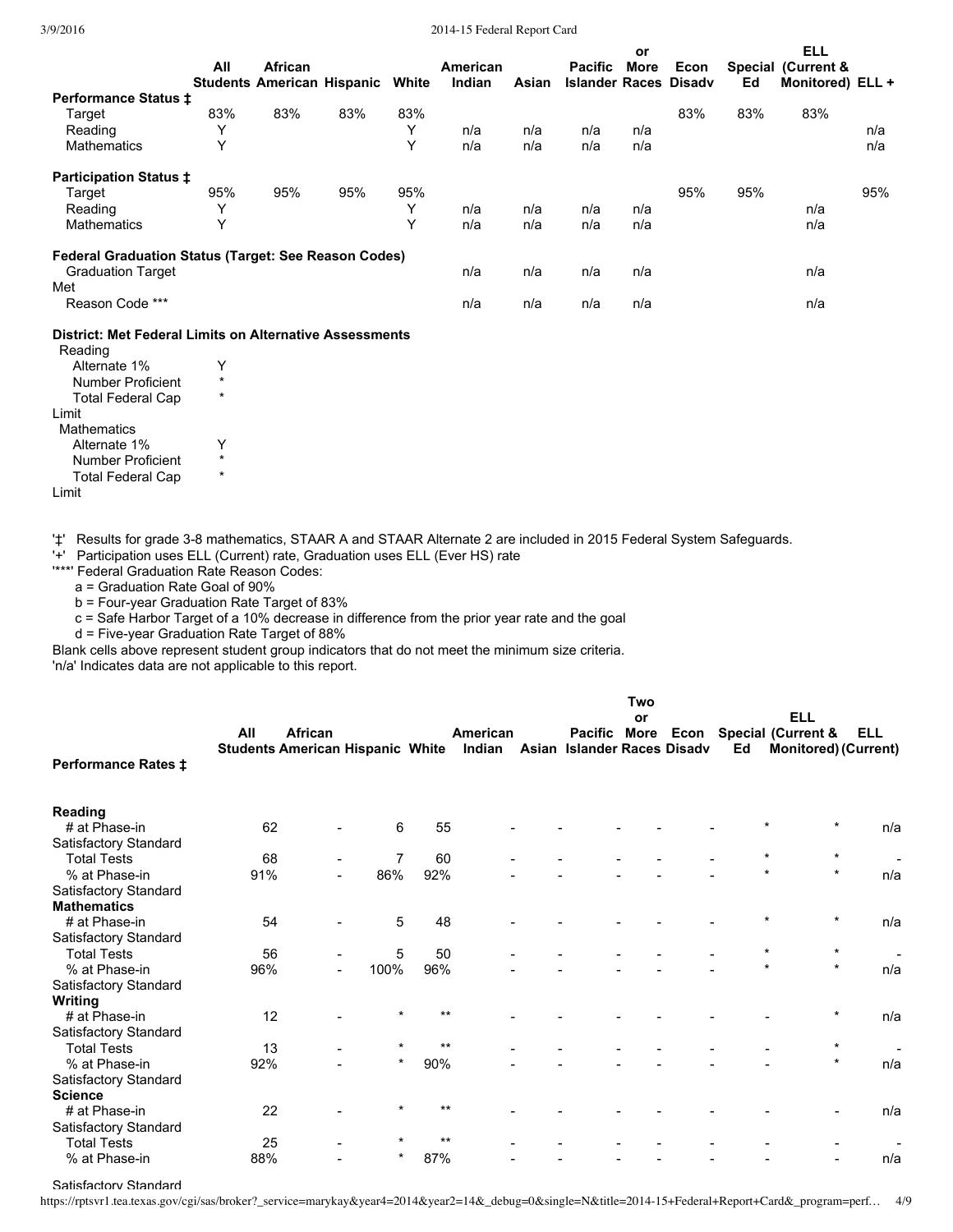#### 3/9/2016 2014-15 Federal Report Card

| _ _ _ _ _ . _ . _ . _ .<br>---------- |     |                          |         |       |                          |                          |                          |                          |                          |                          |        |
|---------------------------------------|-----|--------------------------|---------|-------|--------------------------|--------------------------|--------------------------|--------------------------|--------------------------|--------------------------|--------|
| <b>Social Studies</b>                 |     |                          |         |       |                          |                          |                          |                          |                          |                          |        |
| # at Phase-in                         | 14  | $\overline{\phantom{a}}$ | $\star$ | $***$ | $\sim$                   | $\overline{\phantom{a}}$ | $\overline{\phantom{0}}$ | $\overline{\phantom{0}}$ | $\sim$                   | $\overline{\phantom{0}}$ | n/a    |
| Satisfactory Standard                 |     |                          |         |       |                          |                          |                          |                          |                          |                          |        |
| <b>Total Tests</b>                    | 16  | $\overline{\phantom{0}}$ | $\star$ | $***$ | $\sim$                   | $\overline{\phantom{0}}$ | $\sim$                   | $\sim$                   | $\overline{\phantom{0}}$ | $\overline{\phantom{0}}$ | $\sim$ |
| % at Phase-in                         | 88% | $\sim$                   |         | 83%   | $\overline{\phantom{a}}$ | $\overline{\phantom{0}}$ | $\sim$                   | $\sim$                   | $\overline{\phantom{0}}$ | $\sim$                   | n/a    |
| Satisfactory Standard                 |     |                          |         |       |                          |                          |                          |                          |                          |                          |        |
|                                       |     |                          |         |       |                          |                          |                          |                          |                          |                          |        |

## **Participation Rates ‡**

Satisfactory Standard

| Reading: 2014-2015 Assessments     |      |                          |      |      |                          |                          |  |   |         |     |                          |
|------------------------------------|------|--------------------------|------|------|--------------------------|--------------------------|--|---|---------|-----|--------------------------|
| <b>Number Participating</b>        | 74   | ۰.                       |      | 65   | -                        |                          |  |   | *       | n/a | $\star$                  |
| <b>Total Students</b>              | 74   | -                        |      | 65   | $\overline{\phantom{a}}$ | $\overline{\phantom{0}}$ |  | - |         | n/a | $\star$                  |
| <b>Participation Rate</b>          | 100% | $\overline{\phantom{0}}$ | 100% | 100% | $\blacksquare$           |                          |  |   | $\star$ | n/a | $\star$                  |
| Mathematics: 2014-2015 Assessments |      |                          |      |      |                          |                          |  |   |         |     |                          |
| Number Participating               | 59   | $\overline{\phantom{a}}$ | b    | 53   | -                        |                          |  |   |         | n/a | -                        |
| Total Students                     | 59   | -                        | 5    | 53   | $\blacksquare$           |                          |  |   |         | n/a | $\overline{\phantom{0}}$ |
| <b>Participation Rate</b>          | 100% |                          | ገ0%  | 100% | -                        |                          |  |   |         | n/a | -                        |

'‡' Results for grade 38 mathematics, STAAR A and STAAR Alternate 2 are included in 2015 Federal System Safeguards.

'\*' Indicates results are masked due to small numbers to protect student confidentiality.

When only one racial/ethnic group is masked, then the second smallest racial/ethnic group is masked (regardless of size).

'' Indicates there are no students in the group.

'n/a' Indicates data are not applicable to this report.

|                                                                     |        |         |                                         |        |          |                             | Two  |      |         |       |           |
|---------------------------------------------------------------------|--------|---------|-----------------------------------------|--------|----------|-----------------------------|------|------|---------|-------|-----------|
|                                                                     |        |         |                                         |        |          |                             | or   |      |         | ELL   |           |
|                                                                     | All    | African |                                         |        | American | Pacific                     | More | Econ | Special | (Ever | ELL       |
|                                                                     |        |         | <b>Students American Hispanic White</b> |        | Indian   | Asian Islander Races Disady |      |      | Ed      | HS)   | (Current) |
| <b>Federal Graduation Rates</b>                                     |        |         |                                         |        |          |                             |      |      |         |       |           |
| 4-year Longitudinal Cohort Graduation Rate (Gr 9-12): Class of 2014 |        |         |                                         |        |          |                             |      |      |         |       |           |
| Number Graduated                                                    |        |         |                                         |        |          |                             |      |      |         |       | n/a       |
| <b>Total in Class</b>                                               |        |         |                                         | $***$  |          |                             |      |      |         |       | $\star$   |
| <b>Graduation Rate</b>                                              | 100.0% |         |                                         | 100.0% |          |                             |      |      |         |       | n/a       |
| 4-year Longitudinal Cohort Graduation Rate (Gr 9-12): Class of 2013 |        |         |                                         |        |          |                             |      |      |         |       |           |
| <b>Number Graduated</b>                                             |        |         |                                         |        |          |                             |      |      |         |       | n/a       |
| <b>Total in Class</b>                                               |        |         |                                         |        |          |                             |      |      |         |       |           |
| <b>Graduation Rate</b>                                              |        |         |                                         |        |          |                             |      |      |         |       | n/a       |
| 5-year Extended Graduation Rate (Gr 9-12): Class of 2013            |        |         |                                         |        |          |                             |      |      |         |       |           |
| <b>Number Graduated</b>                                             |        |         |                                         |        |          |                             |      |      |         |       | n/a       |
| <b>Total in Class</b>                                               |        |         | $\star$                                 |        |          |                             |      |      |         |       |           |
| <b>Graduation Rate</b>                                              |        |         | $\star$                                 |        |          |                             |      |      |         |       | n/a       |

**District: Met Federal Limits on Alternative Assessments**

| Reading                        |         |
|--------------------------------|---------|
| Number Proficient              | $\star$ |
| <b>Total Federal Cap Limit</b> | ÷       |
| <b>Mathematics</b>             |         |
| Number Proficient              | ÷       |
| <b>Total Federal Cap Limit</b> | ÷       |

'\*' Indicates results are masked due to small numbers to protect student confidentiality.

'\*\*' When only one racial/ethnic group is masked, then the second smallest racial/ethnic group is masked (regardless of size).

'' Indicates there are no students in the group.

'n/a' Indicates data are not applicable to this report.

Source: 2015 Accountability Federal System Safeguards Report

#### **Part III:** Priority and Focus Schools

**Priority schools** are the lowest 5% of Title I served campuses based on performance in reading, mathematics and graduation rates. Priority schools include Tier I or Tier II TTIPS schools, campuses with graduation rates less than 60%, and lowest achieving campuses based on All Students reading/math performance.**Focus schools** are 10% of Title I served campuses, not already identified as priority schools, that have the widest gaps between student group performance and safeguard targets. Campuses are ranked based on the largest gaps between student group reading/math performance and the annual measurable objectives (AMO) target of 75%.

https://rptsvr1.tea.texas.gov/cgi/sas/broker?\_service=marykay&year4=2014&year2=14&\_debug=0&single=N&title=2014-15+Federal+Report+Card&\_program=perf… 5/9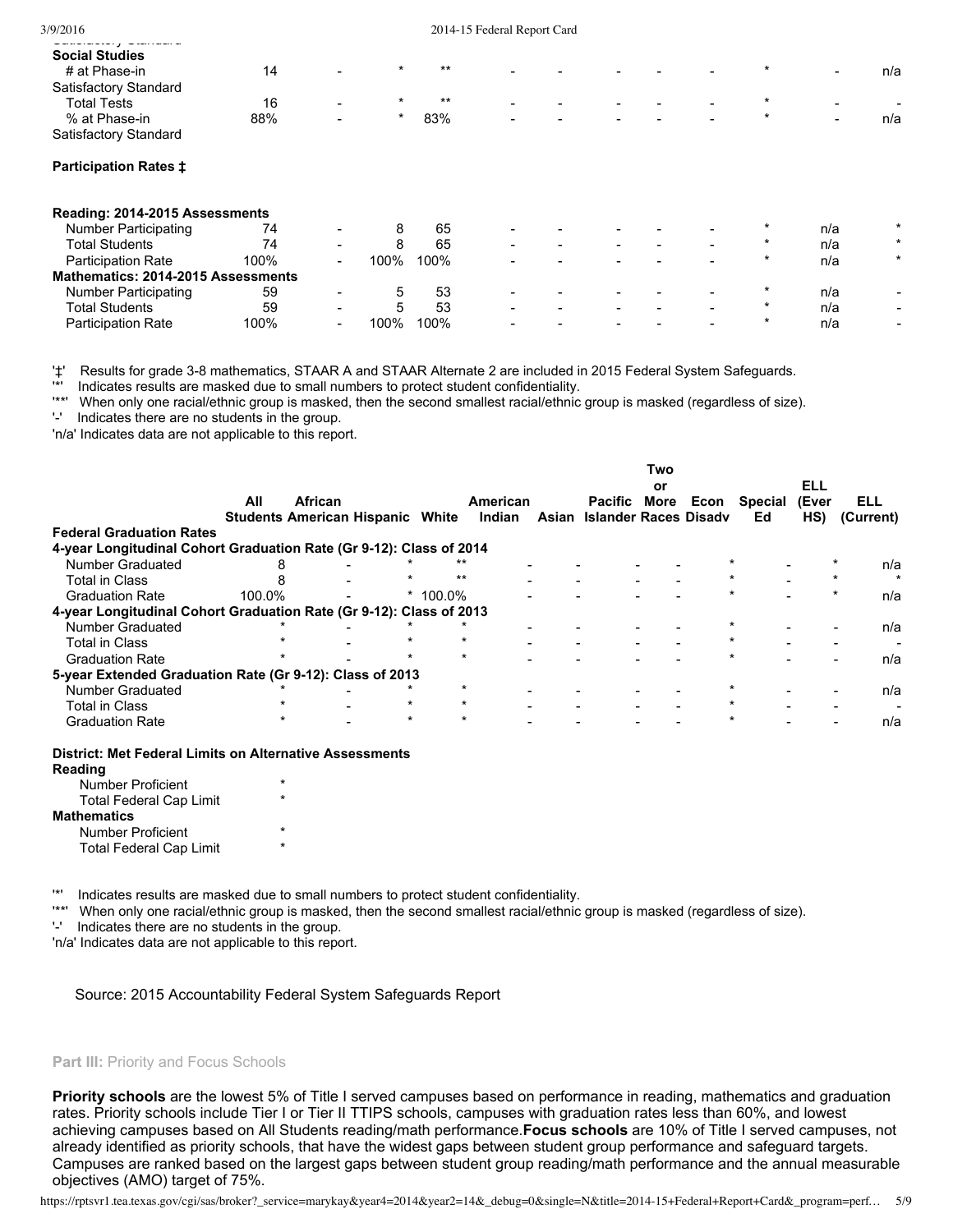Results available at campus level only.

A high-performance reward school is identified as a Title I school with distinctions based on reading and math performance. In addition, at the high school level, a reward school is a Title I school with the highest graduation rates. **A high progress school** is identified as a Title I school in the top 25% in annual improvement; and/or a school in the top 25% of those demonstrating ability to close performance gaps based on system safeguards.

Results available at campus level only.

Source: TEA Division of School Improvement and Support

**Part IV:** Teacher Quality Data

## **Part IV A: Percent of Teachers by Highest Degree Held**

Professional qualifications of all public elementary and secondary school teachers in the State of Texas. The distribution of degrees attained by teachers are shown as the percent of total Full-Time Equivalent (FTE) count of teachers with no degree, bachelor's, master's, and doctorate degrees.

|                  | ------------------ | District ------------------ |               |                |
|------------------|--------------------|-----------------------------|---------------|----------------|
|                  | <b>Number</b>      | <b>Percent</b>              | <b>Number</b> | <b>Percent</b> |
| No Degree        | 0.0                | $0.0\%$                     | 2.980.2       | $0.9\%$        |
| <b>Bachelors</b> | 16.6               | 82.1%                       | 257.146.2     | 75.1%          |
| <b>Masters</b>   | 3.6                | 17.9%                       | 79.997.8      | 23.4%          |
| <b>Doctorate</b> | 0.0                | $0.0\%$                     | 2.067.7       | $0.6\%$        |

## Part IV B and C: Teachers with Emergency/Provisional Credentials, Highly Qualified (HQ) Teachers Low Poverty/ High **Poverty Summary Reports**

The percentage of all public elementary and secondary school teachers teaching with emergency or provisional credentials, and the percentage of classes in the state not taught by highly qualified teachers disaggregated by high-poverty compared to lowpoverty schools. For this purpose, high-poverty means schools in the top quartile of poverty and low-poverty means the bottom quartile of poverty in the state.

#### **All Campuses**

#### **Core Academic Subject Areas**

|                                                              |         | General<br><b>Education</b> | <b>Special</b><br><b>Education</b> | Total    |
|--------------------------------------------------------------|---------|-----------------------------|------------------------------------|----------|
| <b>Total Number of Teachers</b>                              |         | 15                          |                                    | 15       |
| <b>Total Number of Classes</b>                               |         | 45                          |                                    | 45       |
| <b>Number of Classes Taught by Highly Qualified Teachers</b> | Number  | 45                          | 0                                  | 45       |
|                                                              | Percent | 100.00%                     |                                    | 100.00%  |
| Number of Classes Taught by Not Highly Qualified Teachers    | Number  |                             | 0                                  |          |
|                                                              | Percent | $0.00\%$                    |                                    | $0.00\%$ |

#### **Number of Core Academic Teachers Who Are Teaching on the Following Permits**

| ----------- Number of Teachers ------- |      |
|----------------------------------------|------|
|                                        |      |
| secondary                              | Elem |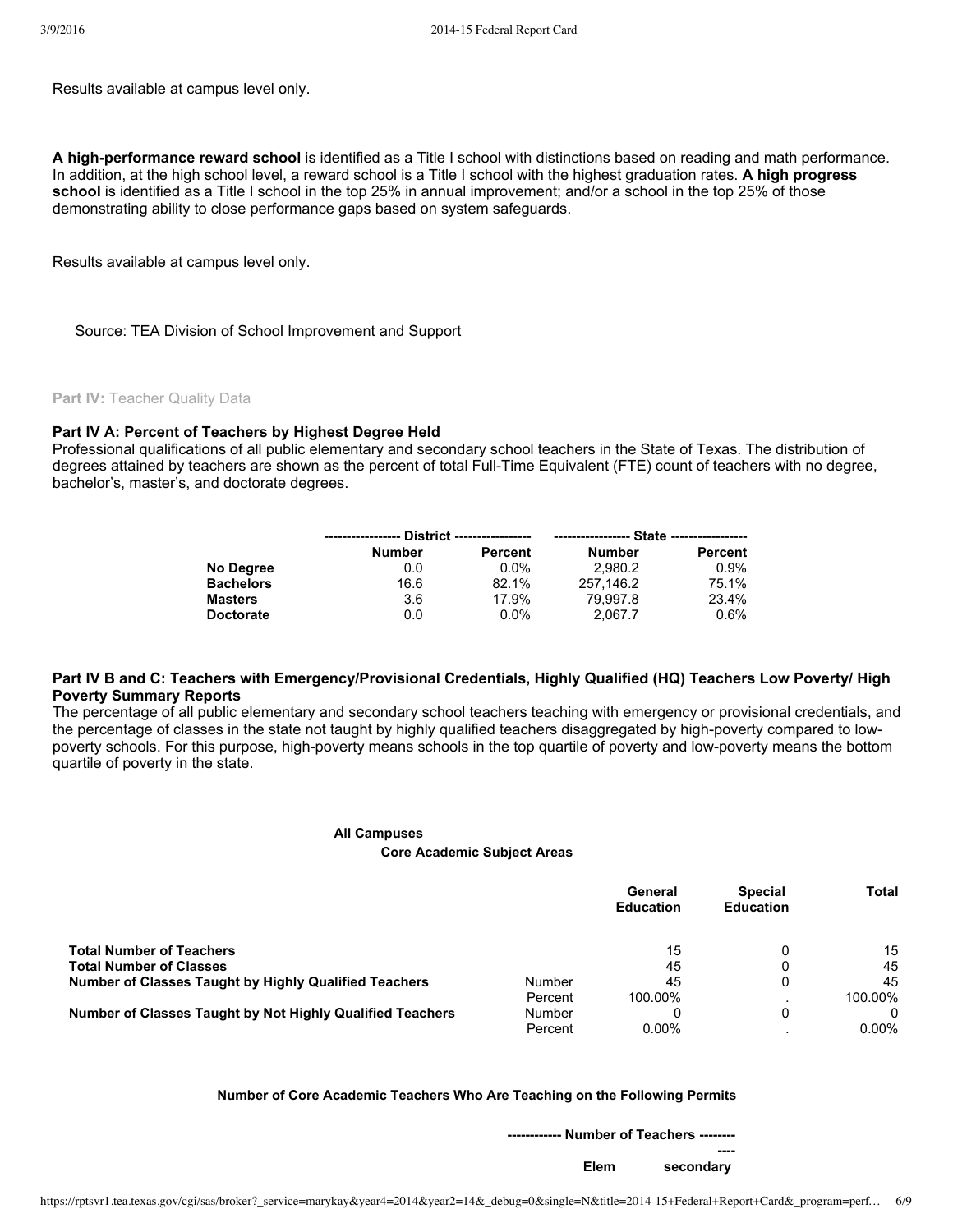|                                              | $(PK-6)$ | $(7-12)$ |
|----------------------------------------------|----------|----------|
| Emergency (for certified personnel)          |          |          |
| <b>Emergency (for uncertified personnel)</b> |          |          |
| Non-renewable                                |          |          |
| <b>Temporary Classroom Assignment</b>        |          |          |
| <b>District Teaching</b>                     |          |          |
| <b>Temporary</b>                             |          |          |

**Number of Core Academic Teachers with a Probationary Certificate Enrolled in an Alternative Certification**

|                         | ------------ Number of Teachers ------------ |                          |  |
|-------------------------|----------------------------------------------|--------------------------|--|
|                         | <b>General Education</b>                     | <b>Special Education</b> |  |
| <b>Highly Qualified</b> |                                              |                          |  |
| Not Highly Qualified    |                                              |                          |  |

#### **Core Academic Subject Areas**

Report Not Required

#### **Number of Core Academic Teachers Who Are Teaching on the Following Permits**

Report Not Required

**Number of Core Academic Teachers with a Probationary Certificate Enrolled in an Alternative Certification**

Report Not Required

**Core Academic Subject Areas**

Report Not Required

#### **Number of Core Academic Teachers Who Are Teaching on the Following Permits**

Report Not Required

## **Number of Core Academic Teachers with a Probationary Certificate Enrolled in an Alternative Certification**

Report Not Required

Source: TEA Division of Federal and State Education Policy

**Part V:** Graduates Enrolled in Texas Institution of Higher Education (IHE)

This section provides the percentage of students who enroll and begin instruction at an institution of higher education in the school year (fall or spring semester) following high school graduation. The rate reflects the percent of total graduates during the 201112 school year who attended a public or independent college or university in Texas in the 201213 academic year.

| <b>Year Enrolled in Higher Education</b> | <b>District</b> | <b>Region 17</b> | <b>State</b> |
|------------------------------------------|-----------------|------------------|--------------|
| 2012-13                                  |                 | 52.8%            | 56.9%        |
| 2011-12                                  |                 | 54.0%            | 57.3%        |

Source: Texas Higher Education Coordinating Board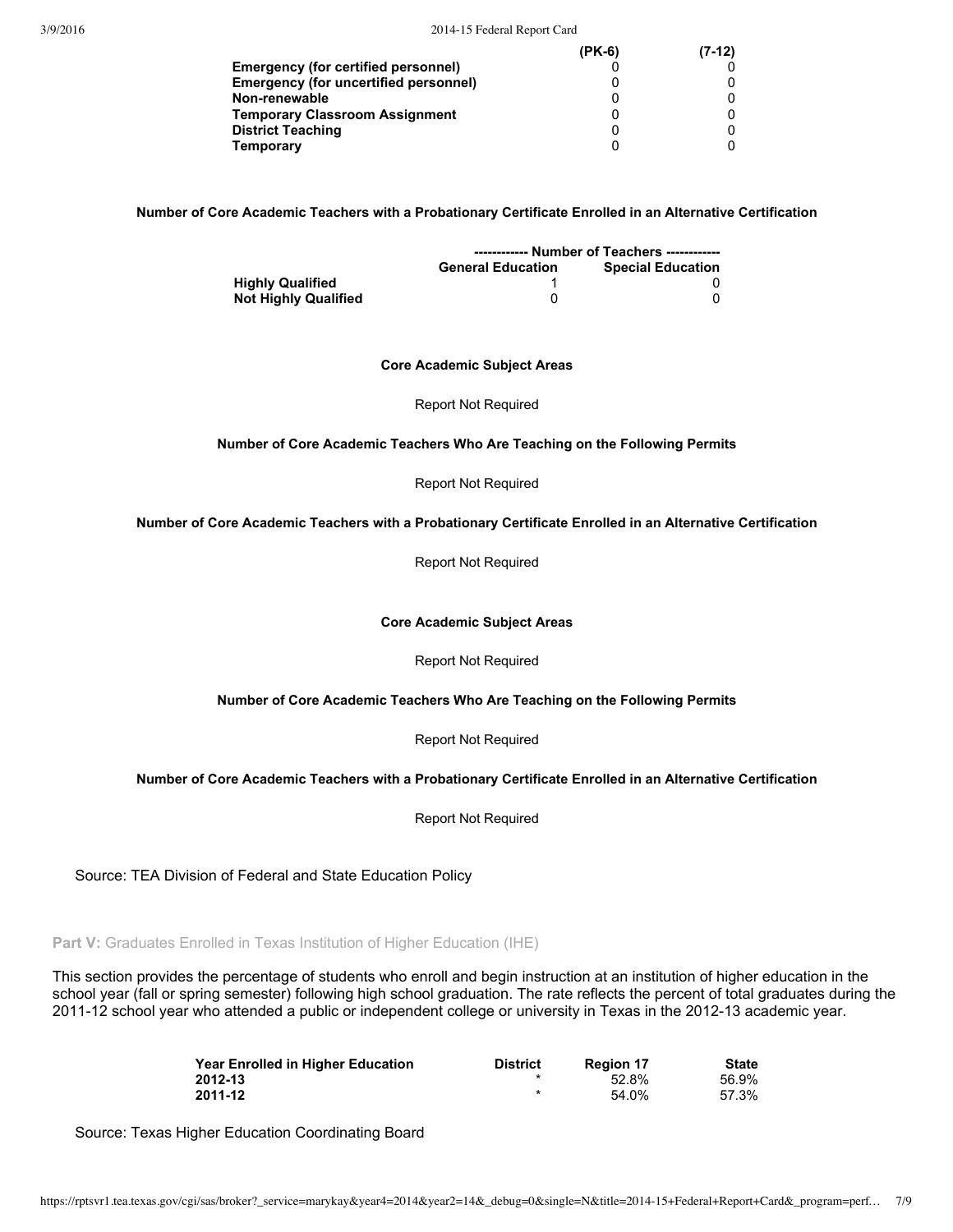**Part VI:** Statewide National Assessment of Educational Progress (NAEP) Results

The most recent NAEP results for Texas are provided showing statewide reading and mathematics performance results and participation rates, disaggregated by student group.

## **State Level: 2015 Percentages at NAEP Achievement Levels**

|         |                    |                                   |                    | %                  | %                  | $\%$           |
|---------|--------------------|-----------------------------------|--------------------|--------------------|--------------------|----------------|
|         |                    |                                   | %                  | <b>At or Above</b> | <b>At or Above</b> | At or Above    |
| Grade   | <b>Subject</b>     | <b>Student Group</b>              | <b>Below Basic</b> | <b>Basic</b>       | <b>Proficient</b>  | Advanced       |
| Grade 4 | Reading            | Overall                           | 36                 | 64                 | 31                 | 7              |
|         |                    | American Indian                   | n/a                | n/a                | n/a                | n/a            |
|         |                    | Asian                             | 13                 | 87                 | 66                 | 30             |
|         |                    | <b>Black</b>                      | 49                 | 51                 | 17                 | 2              |
|         |                    | Hispanic                          | 44                 | 56                 | 22                 | 3              |
|         |                    | White                             | 18                 | 82                 | 50                 | 13             |
|         |                    | <b>Students with Disabilities</b> | 71                 | 29                 | 11                 | 2              |
|         |                    | English Language Learners         | 59                 | 41                 | 12                 | 2              |
|         |                    | National School Lunch Program     | 46                 | 54                 | 20                 | 3              |
|         | Mathematics        | Overall                           | 14                 | 86                 | 44                 | 8              |
|         |                    | American Indian                   | n/a                | n/a                | n/a                | n/a            |
|         |                    | Asian                             | 3                  | 97                 | 82                 | 36             |
|         |                    | <b>Black</b>                      | 24                 | 76                 | 29                 | $\overline{2}$ |
|         |                    | Hispanic                          | 16                 | 84                 | 37                 | 4              |
|         |                    | White                             | $\overline{7}$     | 93                 | 60                 | 15             |
|         |                    | <b>Students with Disabilities</b> | 41                 | 59                 | 18                 | 2              |
|         |                    | English Language Learners         | 23                 | 77                 | 28                 | 2              |
|         |                    | National School Lunch Program     | 19                 | 81                 | 30                 | $\overline{2}$ |
| Grade 8 | Reading            | Overall                           | 28                 | 72                 | 28                 | 2              |
|         |                    | American Indian                   | n/a                | n/a                | n/a                | n/a            |
|         |                    | Asian                             | 12                 | 88                 | 55                 | 12             |
|         |                    | <b>Black</b>                      | 38                 | 62                 | 19                 | 2              |
|         |                    | Hispanic                          | 35                 | 65                 | 19                 | 1              |
|         |                    | White                             | 14                 | 86                 | 43                 | 4              |
|         |                    | <b>Students with Disabilities</b> | 70                 | 30                 | 5                  | n/a            |
|         |                    | English Language Learners         | 71                 | 29                 | $\overline{2}$     | n/a            |
|         |                    | National School Lunch Program     | 36                 | 64                 | 18                 | 1              |
|         | <b>Mathematics</b> | Overall                           | 25                 | 75                 | 32                 | 7              |
|         |                    | American Indian                   | n/a                | n/a                | n/a                | n/a            |
|         |                    | Asian                             | 5                  | 95                 | 67                 | 25             |
|         |                    | <b>Black</b>                      | 43                 | 57                 | 16                 | 2              |
|         |                    | Hispanic                          | 31                 | 69                 | 23                 | 4              |
|         |                    | White                             | 12                 | 88                 | 48                 | 12             |
|         |                    | <b>Students with Disabilities</b> | 62                 | 38                 | 8                  | 1              |
|         |                    | English Language Learners         | 60                 | 40                 | 6                  | n/a            |
|         |                    | National School Lunch Program     | 34                 | 66                 | 20                 | 3              |

# **State Level: 2015 Participation Rates for Students with Disabilities and Limited English Proficient Students**

| Grade<br>Grade 4 | <b>Subject</b><br>Reading | <b>Student Group</b><br><b>Students with Disabilities</b><br>Limited English Proficient | ℅<br>72<br>92 |
|------------------|---------------------------|-----------------------------------------------------------------------------------------|---------------|
|                  | <b>Mathematics</b>        | <b>Students with Disabilities</b><br>Limited English Proficient                         | 80<br>95      |
| Grade 8          | Reading                   | <b>Students with Disabilities</b><br>Limited English Proficient                         | 81<br>95      |
|                  | <b>Mathematics</b>        | <b>Students with Disabilities</b><br>Limited English Proficient                         | 81<br>90      |